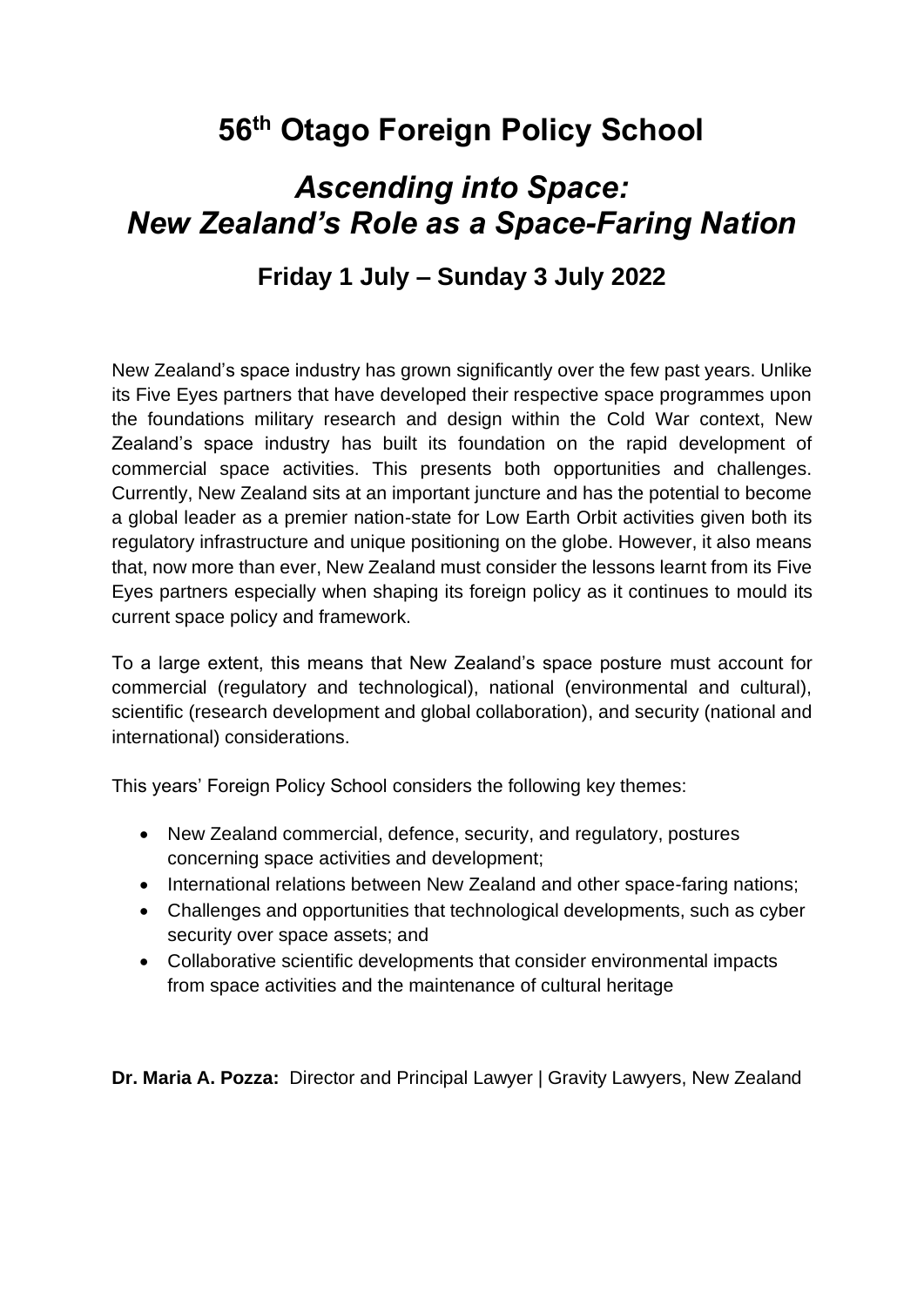## **Day 1**

## **Friday 1 July**

### 3:30-5:00pm Registration

| 5:00pm             | Opening of the School                                                                        |
|--------------------|----------------------------------------------------------------------------------------------|
| 5:20pm             | Mihi whakatau, Dr Shayne Walker, Social and Community Work<br>Programme, University of Otago |
| 5:30pm             | Dr. Maria A. Pozza, Director 56 <sup>th</sup> Foreign Policy School                          |
| 5:40pm             | <b>Professor Richard Blaikie, Deputy Vice-Chancellor (Research and</b><br>Enterprise)        |
| 5:50pm             | Mr Aaron Hawkins, Mayor of Dunedin, TBC                                                      |
| 6:00pm             | Mr lain Cossar, New Zealand Space Agency                                                     |
| 6:10pm             | Hon. Nanaia Mahuta, Minister of Foreign Affairs and Trade.                                   |
| 7:00 <sub>pm</sub> | <b>Cocktail Function</b>                                                                     |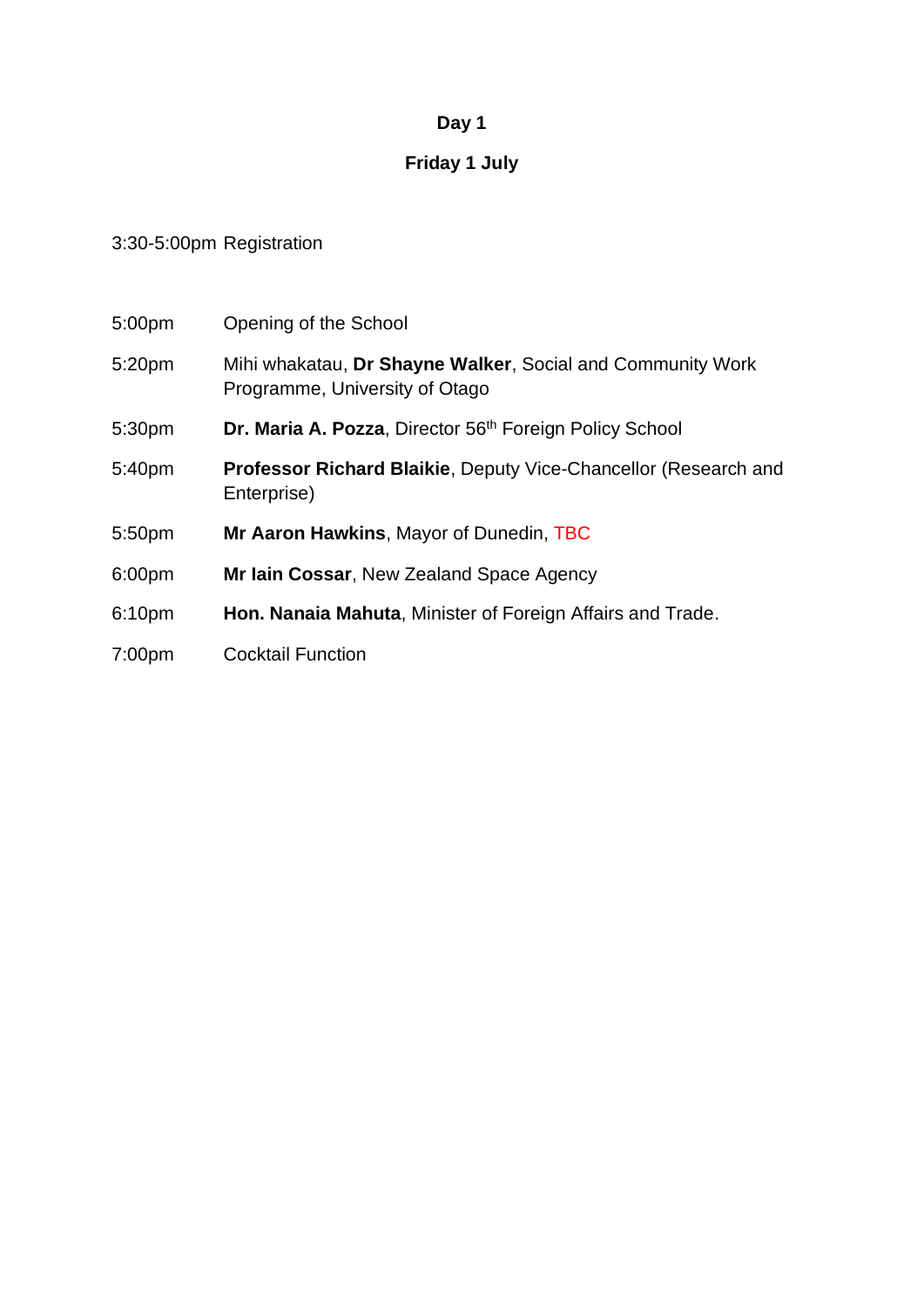#### **Day 2**

#### **Saturday, 2 July**

- 08:25am Welcome (Director)
- 08:30am **Dr Nicholas Rattenbury,** Department of Physics, University of Auckland. In person

"Ascending into Space: New Zealand's Role as a Space-faring nation"

Chair: Dr Maria A. Pozza, Gravity Lawyers, New Zealand

09:15am **Ms Victoria Samson**, Washington Office - Director, Secure World Foundation, United States. On Zoom

"Cyber Security in Outer Space"

Chair: Professor Robert Patman, Politics Programme, University of **Otago** 

10:00am **Professor Dale Stephens,** Director - Adelaide Research Unit on Military Law and Ethics, Law School, The University of Adelaide On zoom

"International law governing military activities in outer space"

Chair: Ms Cecile Hillyer, Head of International Security and Disarmament Division, MFAT

- 10:45am MORNING TEA
- 11:30am **Mr Chris Kunstadter**, Head of Space Insurance AON On Zoom

"Insuring space activities and space-related liabilities: The issues that keep the space insurers up at night"

Chair: TBC

12:15pm **Adjunct Professor Ricky Lee,** University of Notre Dame, Australia. In person

"Space Tourism: New Zealand as a LEO space tourist operator and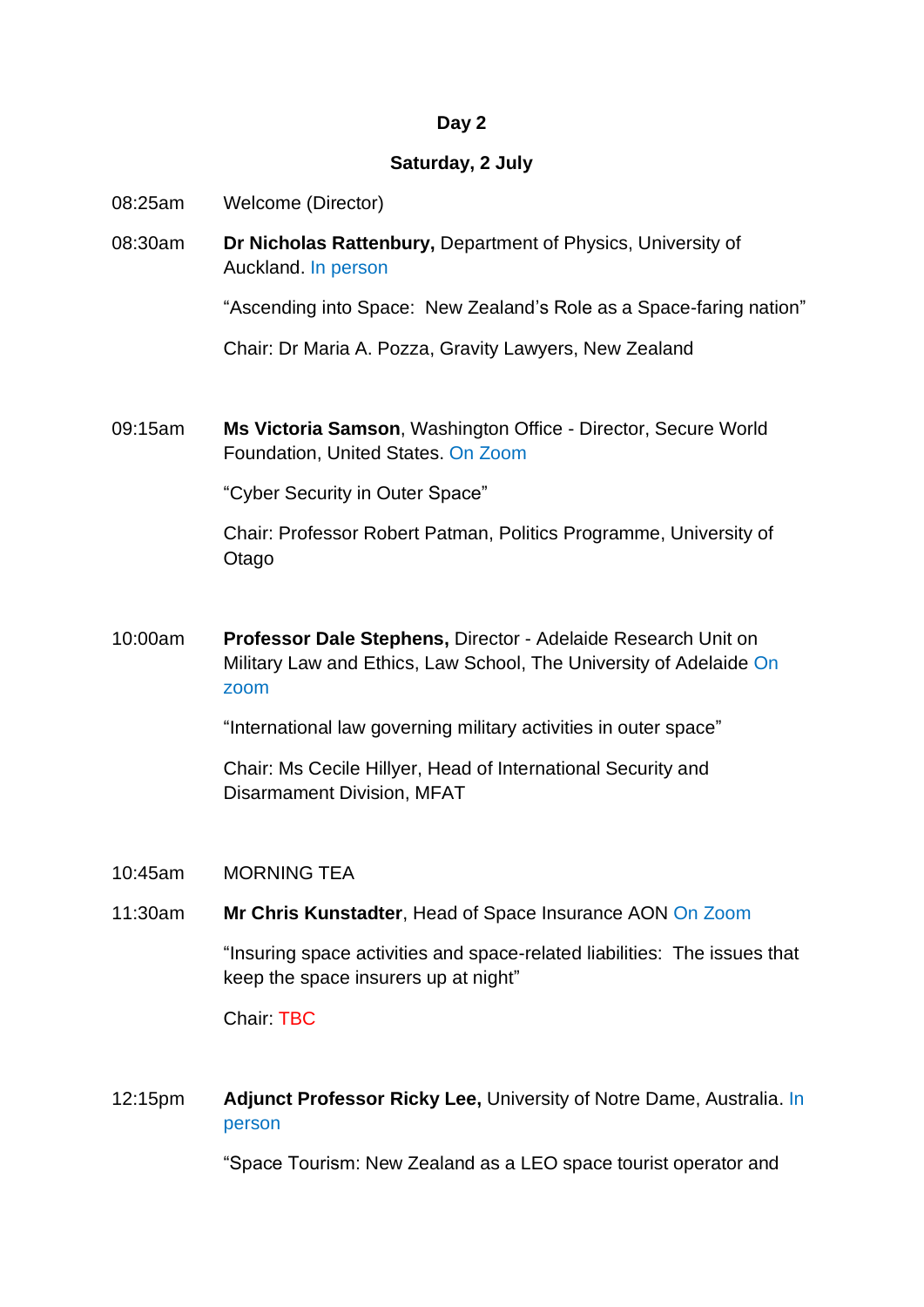legal measures to consider"

Chair: Associate Professor Marcelle Dawson, Sociology, Gender Studies and Criminology Programme, University of Otago

1:00pm LUNCH

2:00pm **Mr Robin McNeill**, Chief Executive Officer, SpaceOps New Zealand "Commercial Space Activities from Aotearoa" In person Chair: TBC

2:45pm **Ms Ashely Tokic and Mr Mark Saavedra,** US Embassy In person Title: Space Activities – What it means for the US and New Zealand relationship (TBC)

Chair: TBC

#### 3:15pm AFTERNOON TEA

3:45pm **Professor Fabio Tronchetti**, Co-Director, Institute of Space Law and Strategy, Beihang University, Beijing China On Zoom

"The Future of China's Space Programme"

Chair: Dr Peter Grace, Politics Programme, University of Otago

4:45pm **Professor K R Sridhara Murthi**, Hon. Director, International Institute of Space Law and Director, Jain University, India. On Zoom

"Transformational trends in India's Space Programme"

Chair: TBC

5:30pm End of Day 2

**Day 3**

**Sunday 3 July**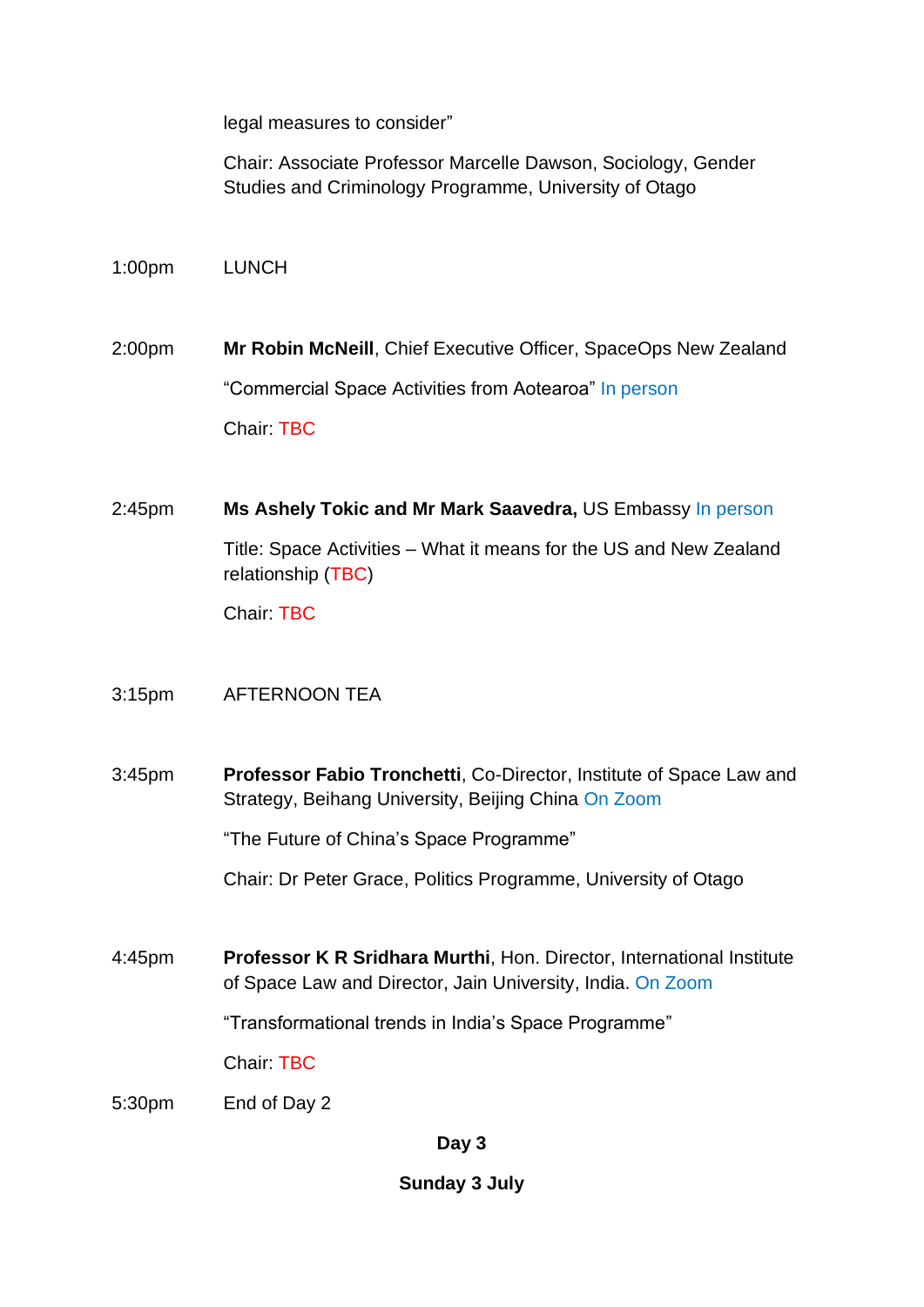- 08:25am Welcome (Director)
- 08:30am **Ms. Dovilé Matuleviciute, Luxembourg Space Agency** On Zoom "Luxembourg's space legal framework: The future potential collaboration work between Luxembourg and New Zealand in space Chair: TBC
- 09:15am **Ms**. **Val Sim and Ilija Tolich,** New Zealand Space Agency, Ministry of Business, Innovation, and Employment In person

"New Zealand's Legal and Policy Framework over space activities: Current changes underway"

Chair: Dr Maria A. Pozza, Gravity Lawyers, New Zealand

- 10:00am **Mr Michael Gaskin**, Ministry Foreign Affairs and Trade In person "New Zealand's Strategic Direction in Space" Chair: TBC
- 10:45am MORNING TEA
- 11:15am **Emeritus Professor of Astronomy John Hearnshaw**, University of Canterbury In person

"Light pollution and the future of space science and astronomy"

Chair: TBC

12:00pm **Professor Craig Roger**, Department of Physics, University of Otago in person

> "Space Weather - a global hazard from space to New Zealand's technological infrastructure"

Chair: TBC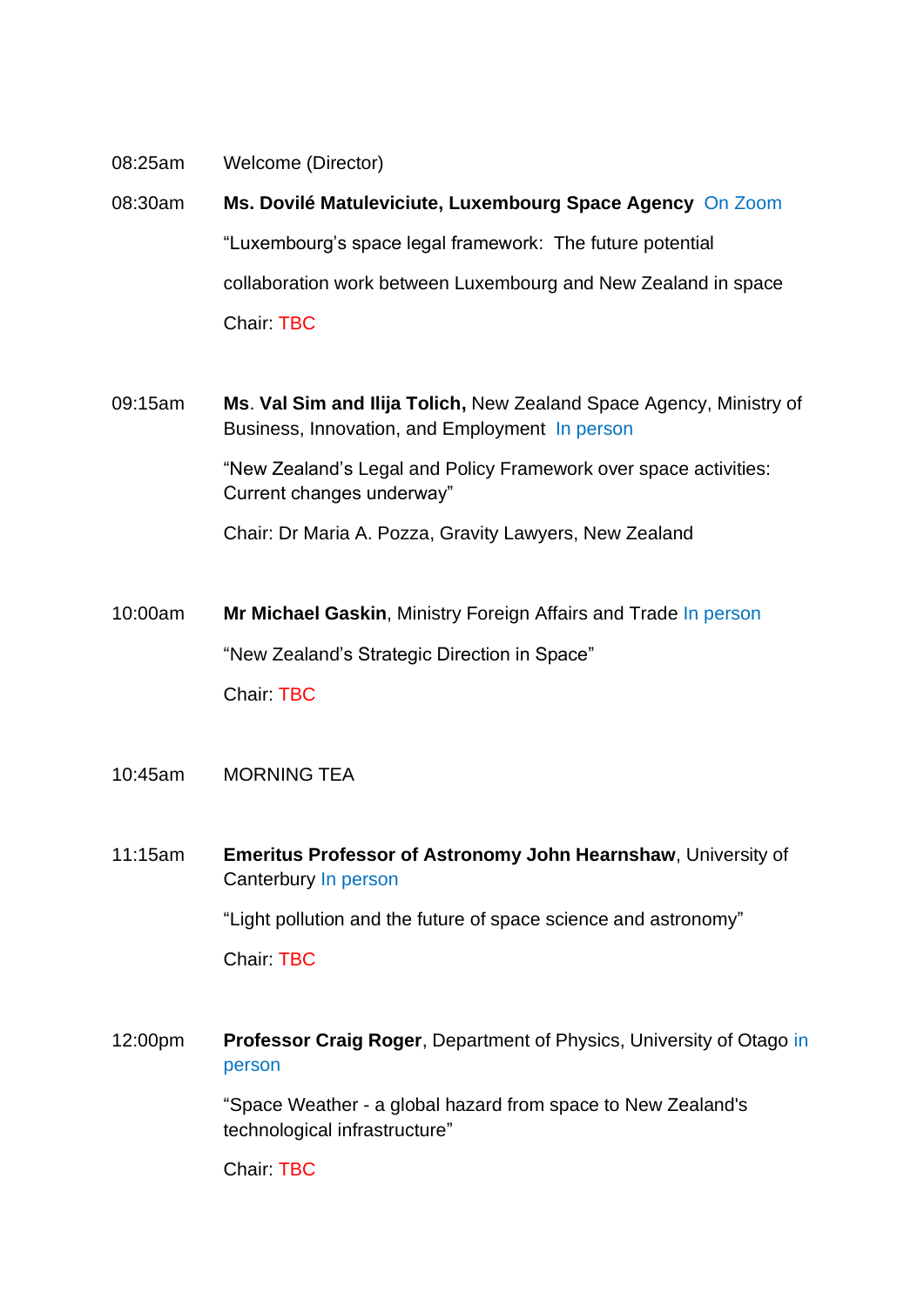#### 12:45pm LUNCH

#### **1:45pm Professor Joerg Frauendiener**, Department of Mathematics and Statistics, University of Otago In person

"LISA: New Zealand and European Collaboration in Outer Space"

Chair: Kevin O'Connell, Delegation of the European Union to New Zealand.

2:30pm **Ms Toni Hoeta and Mr Andrew Mills, Ngāti Rangi,** Te Atihaunui-āpapa-rangi, Ngāti Porou, Te Atiawa, Otago Museum In person

"Our cultural heritage relationship with the Stars"

Chair: Ms Eva Wagner, Konrad Adenauer Stiftung, Canberra

#### 3:15pm AFTERNOON TEA

3:45pm Panel Session: New Zealand's role as a Space-faring nation In person/on Zoom

Chair: Professor Philip Nel, Department of Politics, University of Otago.

Panellists: James Powell, Dawn Aerospace, New Zealand

- 4:30pm MFAT Representatives' Reflections
- 4:40pm Closing Remarks (Director)
- 4:45pm End of School